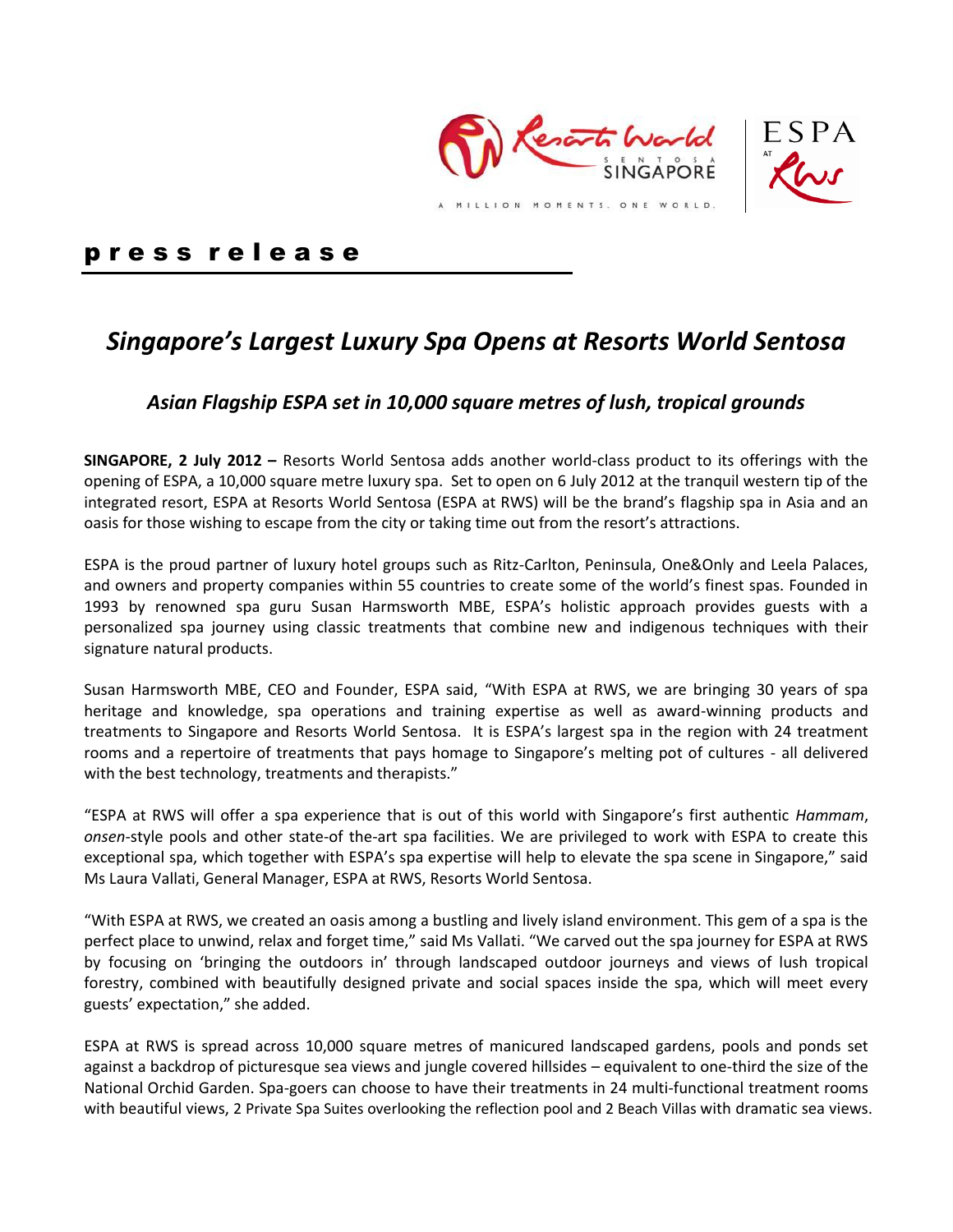Designed for total relaxation and rejuvenation, the spa grounds are dotted with spacious pre- and posttreatment relaxation areas for guests to contemplate and meditate. These include the sleep zone and social relaxation lounge with views of the reflection pool, vitality pools, *onsen*-inspired pools and pavilions set in tropical gardens. From their first step through the door, spa-goers will immerse in a tranquil environment that extends their spa experience beyond the treatments.

A key highlight guests can look forward to among its signature treatments is the first-in-Singapore authentic Turkish *Hammam.* Derived from the Arabic word meaning 'heat', *hammam* treatments are the age-old ritual of cleansing and purification in traditional heated bathhouses of Morocco and Turkey that has gained popularity amongst spa enthusiasts. Using the traditional Kese mitt and black olive soap, a full-body foam massage and nourishing mud body mask, these treatments leave you energized and with silky smooth skin.

The spectacular spa environment also features various indoor and outdoor heat and water experiences with separate areas for men and women. Each section is equipped with its own vitality pool fitted with air and water massage jets, an icy plunge pool, a sauna with uninterrupted views over the pools and forest beyond, and walkways that converge at a Japanese *onsen* style pool offering views of the lush jungle-covered hillside.

In addition to a comprehensive menu of results-driven body treatments, facials and massages, ESPA at RWS provides a top-to-toe experience with a Nail Studio perfect for social gatherings; a fully-equipped gym; a studio for yoga, pilates and meditation; and The Tangerine Spa Café.

The spa is open to both hotel guests and visitors from 9am to 9pm daily. Memberships, day spa, wedding and corporate packages are available. For reservations or more information, please contact +65 6577 8880, email [espa@rwsentosa.com](mailto:espa@rwsentosa.com) or visit [www.rwsentosa.com/ESPA.](http://www.rwsentosa.com/ESPA)

- Ends -

#### **About Resorts World Sentosa**

Resorts World Sentosa (RWS), Singapore's first integrated resort is located on the resort island of Sentosa. Spanning 49 hectares, the resort has welcomed over 15 million visitors in 2010 since it opened in January of that year. RWS is home to the region's first-and-only Universal Studios theme park, the Maritime Experiential Museum, a casino, luxurious accommodation in six unique hotels, the Resorts World Convention Center, celebrity chef restaurants, a world class destination spa as well as specialty retail outlets. The resort also offers entertainment ranging from its resident theatrical circus spectacular Voyage de la Vie, to public attractions such as the Crane Dance and the Lake of Dreams. Still to come is the world's largest oceanarium - the Marine Life Park. Resorts World Sentosa is wholly owned by Genting Singapore, a company of the Genting Group. For more information, please [www.rwsentosa.com](http://www.rwsentosa.com/).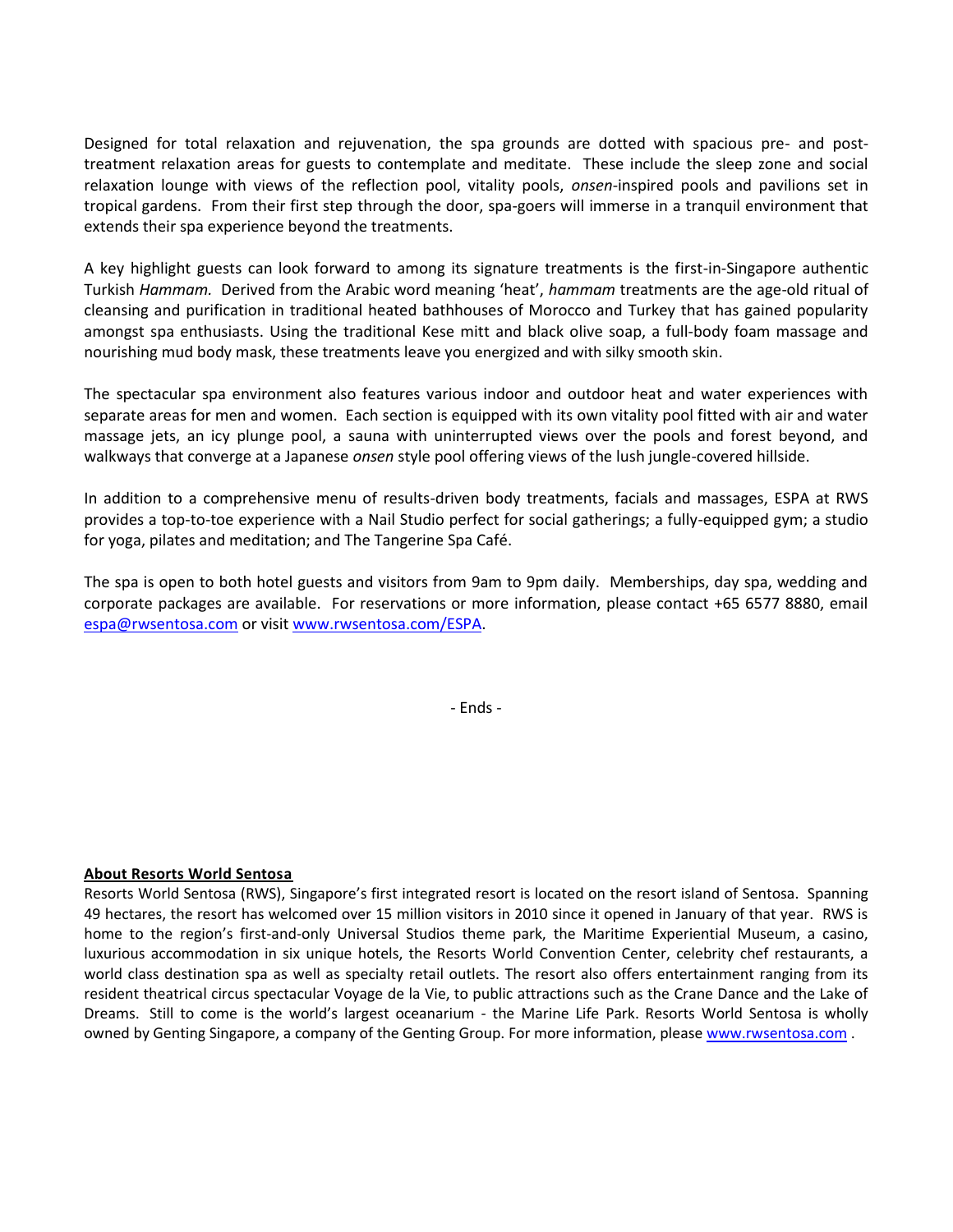#### **About ESPA**

Recognized as global leaders in spa, ESPA successfully combines the design and management of prestigious spas across five continents with the creation of pioneering, natural products that are rich in heritage, texture and aroma. ESPA - an authority in its field – is proud to partner with luxury hoteliers, property companies and owners around the globe to create some of the world's finest spas and equally proud to be a British company who manufacture their products in the UK. ESPA products are as unique as they are effective; they are tested each and every day by a highly trained and extremely professional global network of therapists based in 55 countries. ESPA's award-winning, results driven products are loved by women and men alike, who benefit from their visible results for both face and body. It is this combination of expertise and rich spa heritage that creates a unique brand that has won over 125 coveted awards in the last 3 year that include:

Best Brand SpaFinder Readers' Choice Awards 2011, 2010 Best Product Award - SpaFinder Readers' Choice Awards 2011 Best In-Spa Training – The Crystal Awards Asia Pacific 2011 In-Spa Training of the Year – AsiaSpa Awards 2011 Best Spa Company & Best Educators – The Crystal Awards Asia Pacific 2010

For more information, please visi[t www.espaonline.com.](http://www.espaonline.com/)

#### **MEDIA CONTACTS:**

## **Resorts World® Sentosa**

Angeline Ng Tel: + 65 6577 9772 Cell: +65 9773 9598 [angeline.ng@rwsentosa.com](mailto:Angeline.ng@rwsentosa.com)

#### **Weber Shandwick Singapore (for Resorts World® Sentosa)**  Stephanie Aw Yong / Wendy Toh

Tel: +65 6825 8017/ 6825 8038 Cell: +65 9112 8701 / 9027 2457 [sawyong@webershandwick.com](mailto:sawyong@webershandwick.com) / [wtoh@webershandwick.com](mailto:wtoh@webershandwick.com)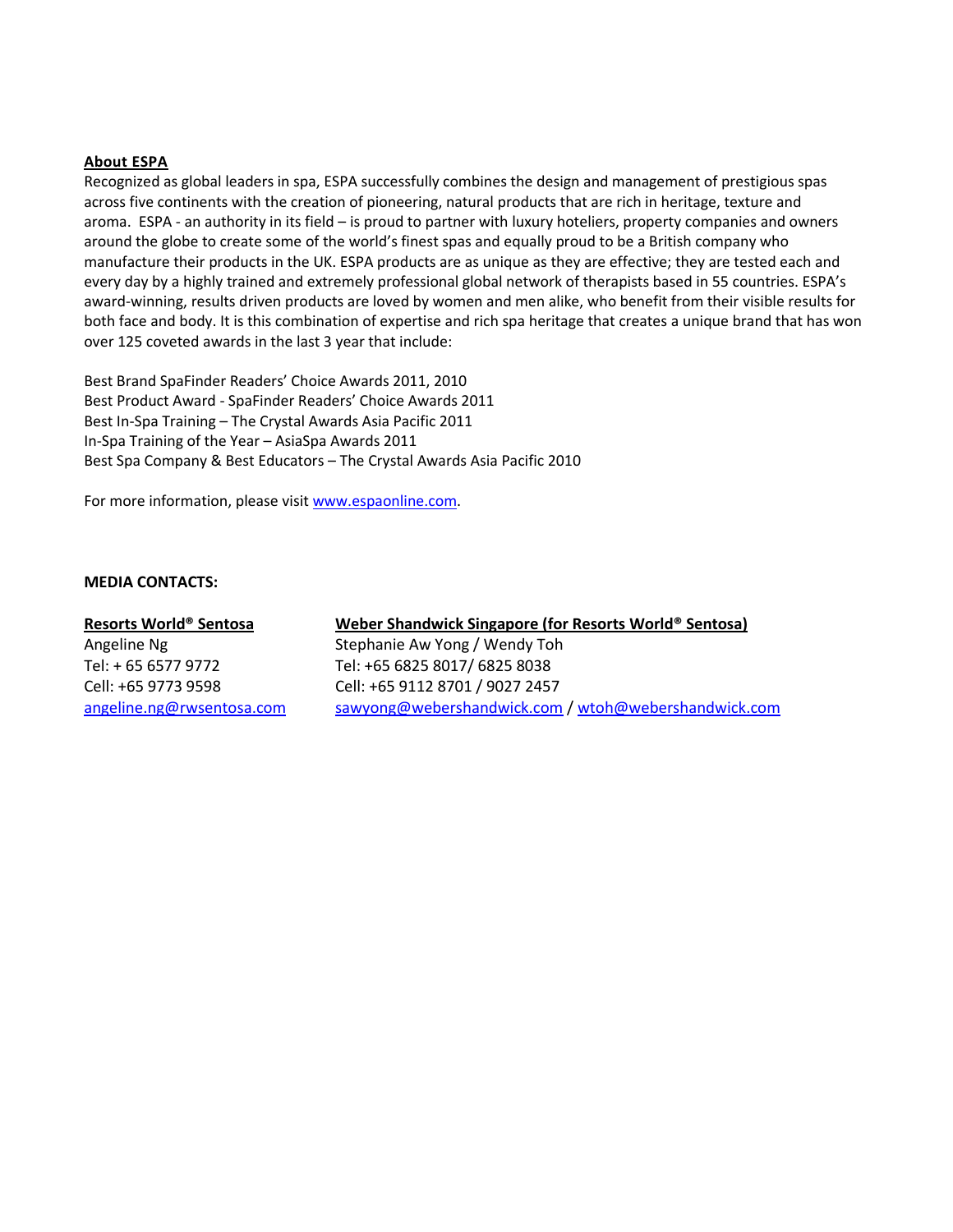#### **Notes to Editor:**

1. Please use the corresponding captions for the above visuals.

2. High resolution images can be downloaded from link:

[ftp://wswresorts:wswresorts@omaedcftp001.interpublic.com](ftp://wswresorts:wswresorts@omaedcftp001.interpublic.com/) 

*Username: wswresorts* | *Password: wswresorts* 

*3.* All images are to be attributed to:

*Resorts World Sentosa elements and all related indicia TM & © 2012 Resorts World at Sentosa Pte. Ltd. All Rights Reserved.*



*ESPA, renowned internationally for creating and managing the best luxury spas in the world will open its first-ever ESPA spa at Resorts World Sentosa in July this year. With a spectacular spa environment spanning 10,000sqm with jungle covered hillsides, landscaped gardens and ocean views, this Asian flagship ESPA will offer signature spa treatments and state-of-the-art facilities in a tranquil and natural environment.*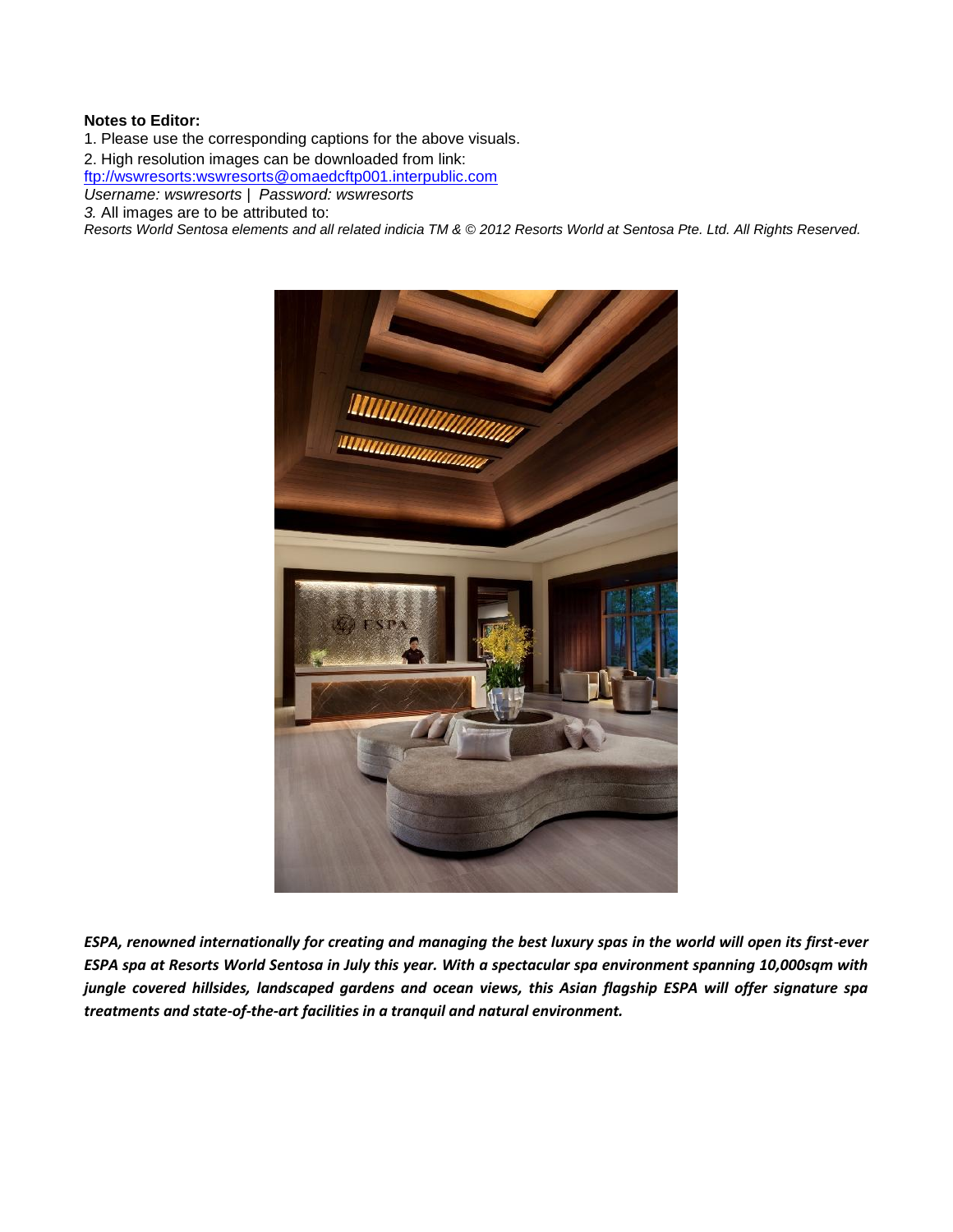

*Chocolate and gold mosaics shimmer in the exquisite crystal steam room, where amethyst crystals which are believed to exude balancing energies for meditation are placed. The crystal steam room at ESPA at RWS is just one of the many ESPA signature heat experiences that guests can enjoy.*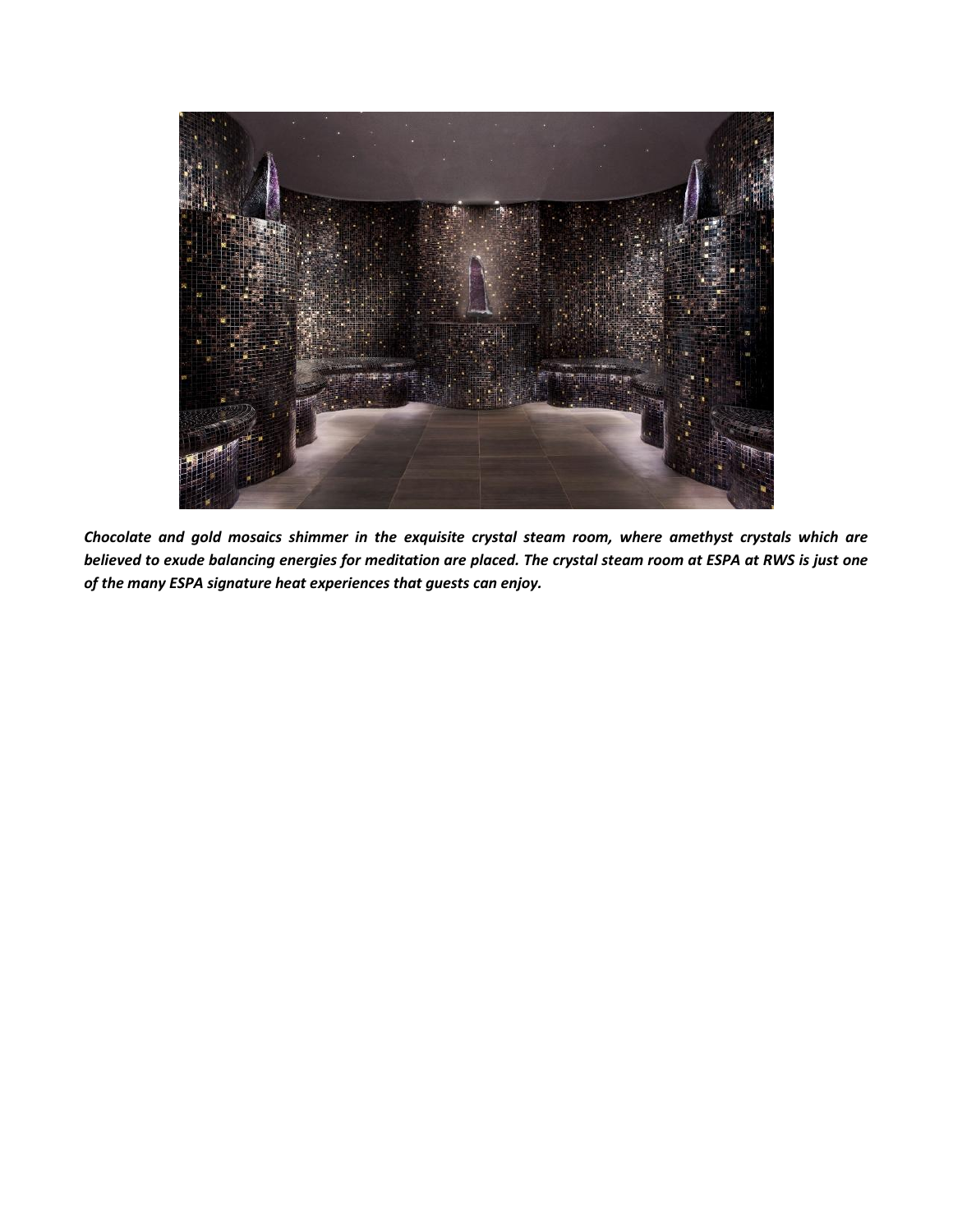#### **Annex 1: AWARD-WINNING SIGNATURE TREATMENTS**

#### **ESPA TIME 2 hours minimum**

#### **The perfect gift for a loved one and the ideal way to book a treatment for yourself.**

Reserve two hours or more of ESPA Time and our expert therapists will ensure the most suitable treatment is selected and then personalised for you. ESPA Time is the easiest and most flexible way to get the most out of your experience, which is convenient, stress free and maximises your treatment results.

#### **ENERGY BALANCING BODY TREATMENT 2 hours**

**An indulgent body treatment to melt away tension and bring your body and mind back into harmonious balance.**  The treatment begins with body brushing and exfoliation to smooth and soften the skin; an indulgent massage follows, using nourishing essential oils and warmed volcanic stones to penetrate tired, aching muscles. Finally, a comforting head massage and gentle stretching allows you to relax and unwind. Includes: *Body exfoliation – massage with hot stones – head massage*

#### **SPA DAY FACILITY PASS**

Enjoy access to the extensive facilities at ESPA at Resorts World Sentosa including the heat experiences and Forest Onsen pools, Relaxtion areas, Spa Cafe and gym. Please note that spa treatments are not included, however they can be reserved separately.

#### **HAMMAM RITUALS**

#### **REVITALISING HAMMAM CLEANSE 20 minutes**

This deeply cleansing full body scrub, using a traditional Kese mitt and black olive soap, will leave your skin refreshed, revitalised and feeling like silk.

*Scrub – steam*

#### **SOFTENING HAMMAM RITUAL 45 minutes**

A nurturing full body treatment combining a traditional Hammam exfoliation and full body foam massage to purify and soften the skin, with a hair cleanse and divine scalp massage using an ESPA nourishing hair and scalp treatment. *Scrub – foam massage – hair cleanse and conditioning treatment - steam – cleanse* 

#### **INDULGENCE HAMMAM RITUAL 60 minutes**

A total body experience that caresses your skin, revitalises your body and calms your mind. This traditional experience starts by deeply cleansing the skin with a revitalising body scrub, followed by a full body foam massage, a nourishing marine mud body mask with aromatic oils of sweet orange and Rose Geranium and finishes with a refreshing hair cleanse and hydrating conditioning hair treatment.

*Scrub – foam massage – hair wash and conditioning treatment - mud body mask - steam - body cleanse* 

#### **ULTIMATE HAMMAM RITUAL 2 hours**

The Indulgence Hammam Ritual plus a 60 minute ESPA Personalised massage.